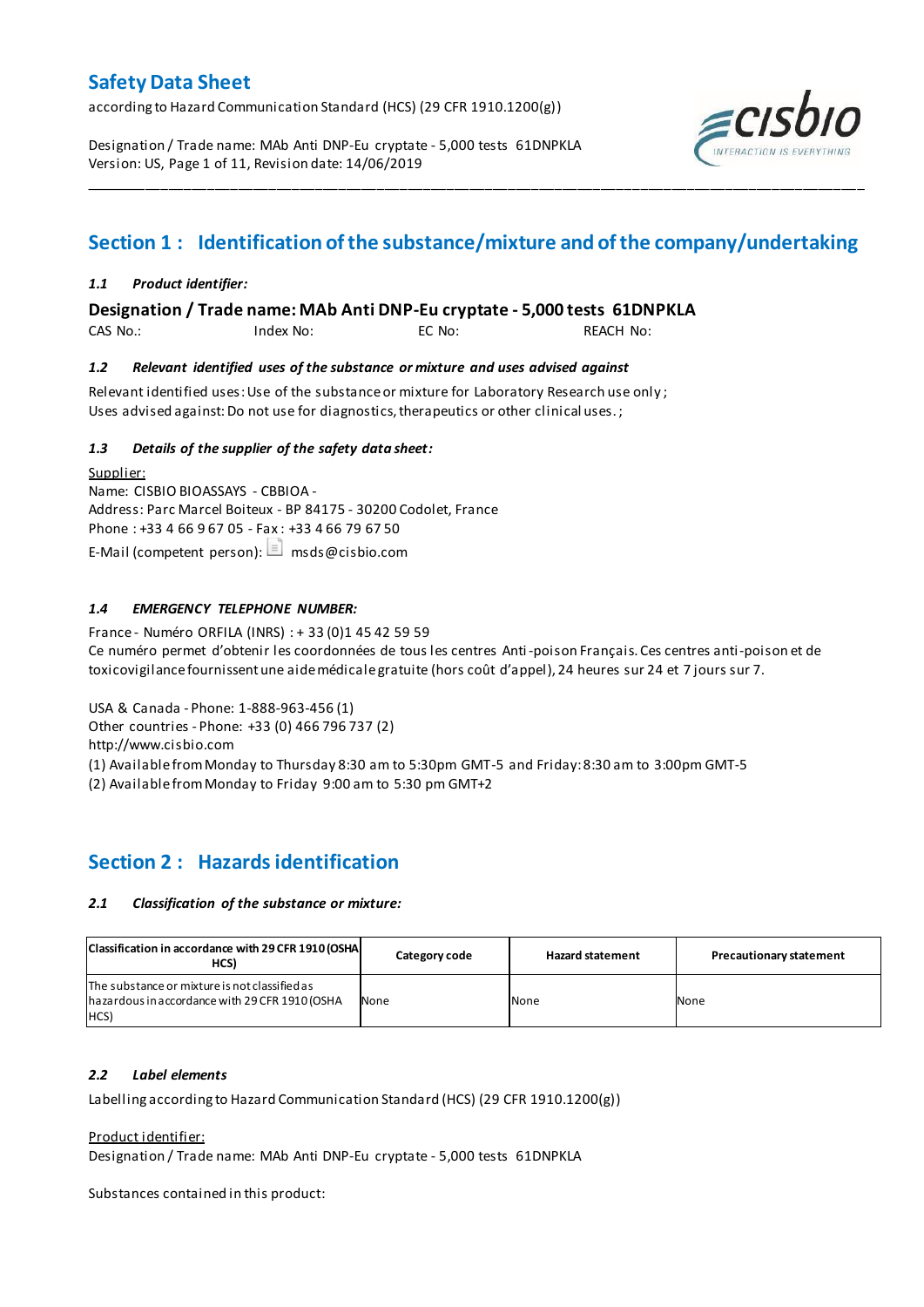according to Hazard Communication Standard (HCS) (29 CFR 1910.1200(g))

Designation / Trade name: MAb Anti DNP-Eu cryptate - 5,000 tests 61DNPKLA Version: US, Page 2 of 11, Revision date: 14/06/2019



Hazard pictograms

Signal word:

Hazard and precautionary statements:

### *2.3 Other hazards*

The mixture does not contain substances classified as 'Substances of Very High Concern' (SVHC) >= 0.1% published by the European CHemicals Agency (ECHA) under article 57 of REACH. The mixture satisfies neither the PBT nor the vPvB criteria for mixtures in accordance with annexe XIII of the REACH regulations EC 1907/2006. ;

\_\_\_\_\_\_\_\_\_\_\_\_\_\_\_\_\_\_\_\_\_\_\_\_\_\_\_\_\_\_\_\_\_\_\_\_\_\_\_\_\_\_\_\_\_\_\_\_\_\_\_\_\_\_\_\_\_\_\_\_\_\_\_\_\_\_\_\_\_\_\_\_\_\_\_\_\_\_\_\_\_\_\_\_\_\_\_\_\_\_\_\_\_\_\_\_\_\_\_\_\_

Adverse human health effects: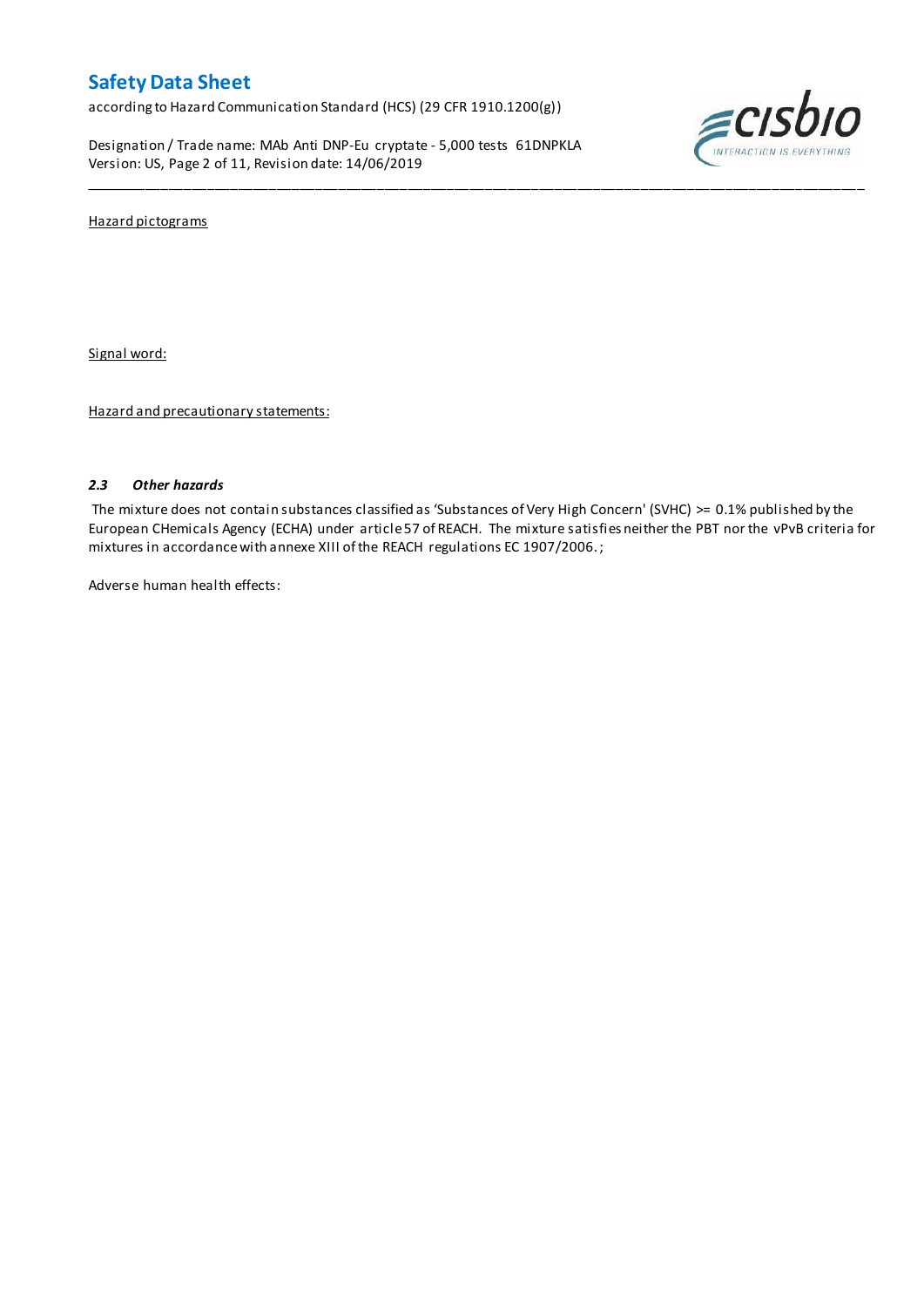according to Hazard Communication Standard (HCS) (29 CFR 1910.1200(g))

Designation / Trade name: MAb Anti DNP-Eu cryptate - 5,000 tests 61DNPKLA Version: US, Page 3 of 11, Revision date: 14/06/2019



## **Section 3 : Composition/information on ingredients**

### *3.2 Mixtures*

Hazardous ingredients:

This mixture does not contain any hazardous substances at the concentration limits given in Regulation (EC) No. 1272/2008 and OSHA Hazard Communication Standard 29 CFR 1910.1200.

\_\_\_\_\_\_\_\_\_\_\_\_\_\_\_\_\_\_\_\_\_\_\_\_\_\_\_\_\_\_\_\_\_\_\_\_\_\_\_\_\_\_\_\_\_\_\_\_\_\_\_\_\_\_\_\_\_\_\_\_\_\_\_\_\_\_\_\_\_\_\_\_\_\_\_\_\_\_\_\_\_\_\_\_\_\_\_\_\_\_\_\_\_\_\_\_\_\_\_\_\_

Additional information:

Full text of H- and EUH-phrases: see SECTION 16.

## **Section 4 : First aid measures**

## *4.1 Description of first aid measures*

**General information**: Do not leave affected person unattended. ; Remove affected person from the danger area and lay down. ;

**Following inhalation**: In case of respiratory tract irritation, consult a physician. ; Provide fresh air. ;

**Following skin contact**:After contact with skin, wash immediately with water ; Remove contaminated clothing ;

**Following eye contact**: After contact with the eyes, rinse with water with the eyelids open for a sufficient length of time, then consult an ophthalmologist immediately. ;

**Following ingestion**: Do NOT induce vomiting. ; Give nothing to eat or drink. ; If accidentally swallowed rinse the mouth with plenty of water (only if the person is conscious) and obtain immediate medical attention. ; **Self-protection of the first aider**:

### *4.2 Most important symptoms and effects, both acute and delayed*

Symptoms: No known symptoms to date. ; Effects:

## *4.3 Indication of any immediate medical attention and special treatment needed*

Notes for the doctor:

## **Section 5 : Firefighting measures**

## *5.1 Extinguishing media:*

Suitable extinguishing media: This product is not flammable. Use extinguishing agent suitable for type of surrounding fire ;

### *5.2 Special hazards arising from the substance or mixture*

Hazardous combustion products:/

## *5.3 Advice for fire-fighters*

Wear Protective clothing.; Additional information:

## **Section 6 : Accidental release measures**

## *6.1 Personal precautions, protective equipment and emergency procedures*

Emergency procedures: Provide adequate ventilation. ; Emergency procedures: Remove persons to safety. ; Personal precautions: Use personal protection equipment (see section 8). ;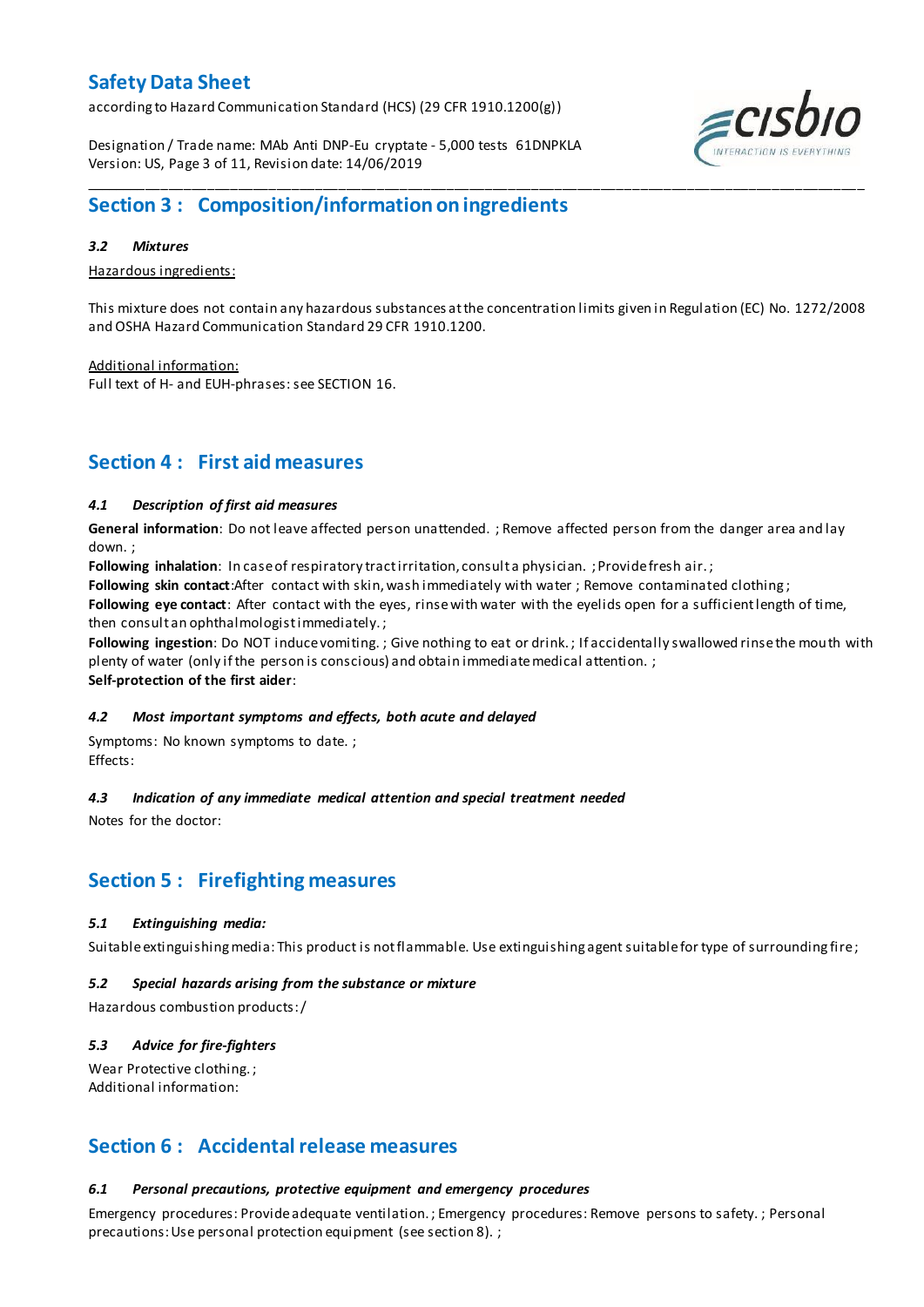according to Hazard Communication Standard (HCS) (29 CFR 1910.1200(g))

Designation / Trade name: MAb Anti DNP-Eu cryptate - 5,000 tests 61DNPKLA Version: US, Page 4 of 11, Revision date: 14/06/2019



## *6.2 Environmental precautions*

Do not allow to enter into surface water or drains. ; Ensure all waste water is collected and treated via a waste water treatment plant. ;

\_\_\_\_\_\_\_\_\_\_\_\_\_\_\_\_\_\_\_\_\_\_\_\_\_\_\_\_\_\_\_\_\_\_\_\_\_\_\_\_\_\_\_\_\_\_\_\_\_\_\_\_\_\_\_\_\_\_\_\_\_\_\_\_\_\_\_\_\_\_\_\_\_\_\_\_\_\_\_\_\_\_\_\_\_\_\_\_\_\_\_\_\_\_\_\_\_\_\_\_\_

### *6.3 Methods and material for containment and cleaning up*

For cleaning up: Suitable material for taking up: Absorbing material, organic ; Other information:

### *6.4 Reference to other sections*

Additional information:

## **Section 7 : Handling and storage**

### *7.1 Precautions for safe handling*

### Protective measures:

Advice on safe handling:Avoid contact with skin, eyes and clothes. ; Avoid: Eye contact ; Avoid: Generation/formation of aerosols ; Avoid: Skin contact ; Avoid: inhalation ; In the immediate working surroundings there must be: Emergency shower installed; In the immediate working surroundings there must be: Provide eye shower and label its location conspicuously; Wash contaminated clothing immediately. ;

Fire preventions:

Do not eat, drink or smoke in areas where reagents are handled. ; Do not pipet by mouth ; Wear suitable one-way gloves at work ;

Advice on general occupational hygiene: Handle in accordance with good industrial hygiene and safety practice; Observe technical data sheet. ; Remove contaminated, saturated clothing. ; Wash hands before breaks and after work. ;

### *7.2 Conditions for safe storage, including any incompatibilities*

Requirements for storage rooms and vessels: Keep container tightly closed.; Keep-store only in original container or in properly labeled containers ; Hints on storage assembly: Materials to avoid: Further information on storage conditions:

### *7.3 Specific end uses:*

Recommendations on specific end uses: Observe technical data sheet. ;

# **Section 8 : Exposure controls/personal protection**

### *8.1 Control parameters*

Preliminary remark:

## 8.1.1 Occupational exposure limits:

OSHA (USA)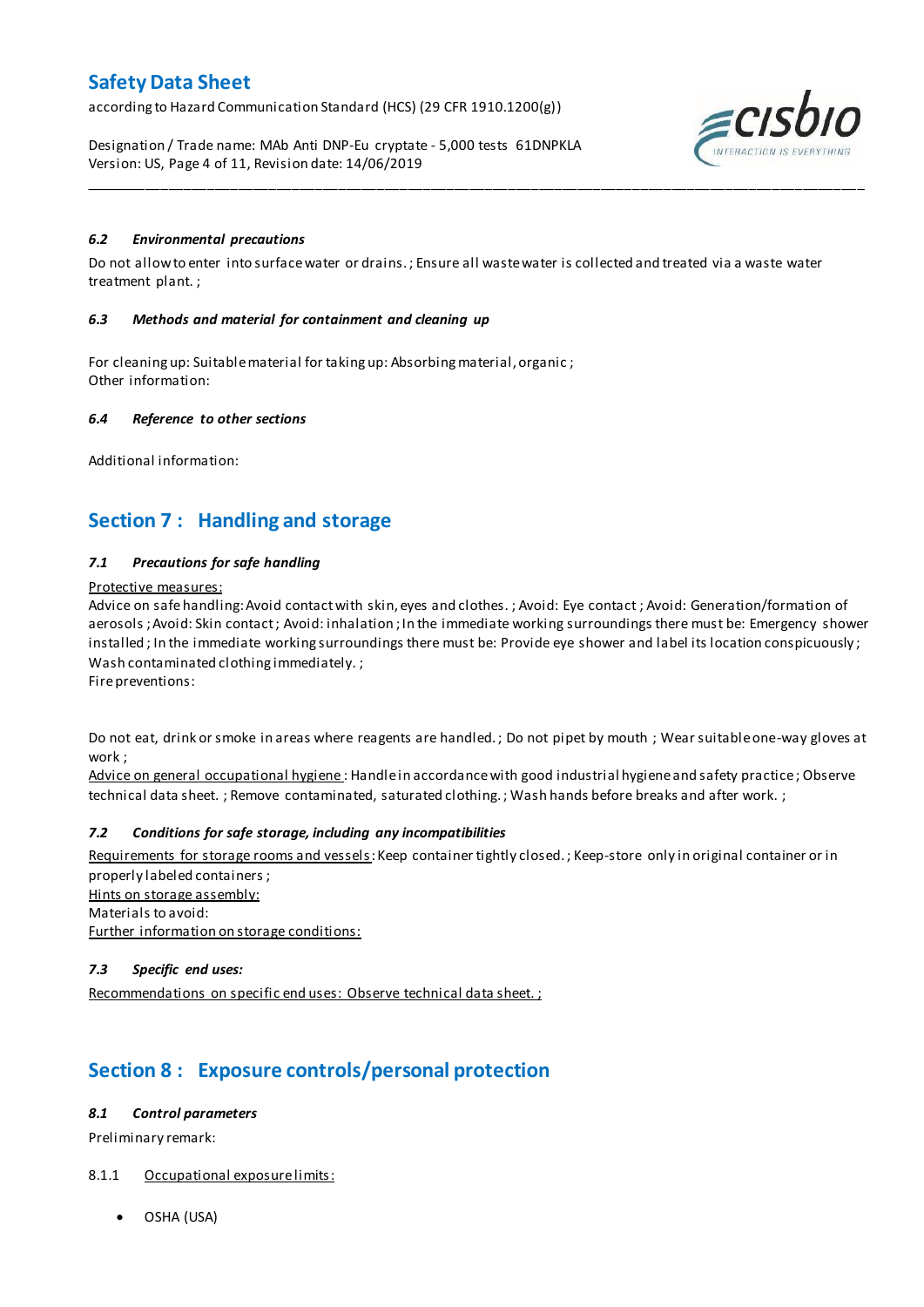according to Hazard Communication Standard (HCS) (29 CFR 1910.1200(g))

Designation / Trade name: MAb Anti DNP-Eu cryptate - 5,000 tests 61DNPKLA Version: US, Page 5 of 11, Revision date: 14/06/2019



### 8.1.2 DNEL/PNEC-values:

- DNEL worker
- DNEL consumer
- PNEC

### *8.2 Exposure controls*

8.2.1 Appropriate engineering controls:

Technical measures and appropriate working operations should be given priority over the use of personal protective equipment. See section 7

\_\_\_\_\_\_\_\_\_\_\_\_\_\_\_\_\_\_\_\_\_\_\_\_\_\_\_\_\_\_\_\_\_\_\_\_\_\_\_\_\_\_\_\_\_\_\_\_\_\_\_\_\_\_\_\_\_\_\_\_\_\_\_\_\_\_\_\_\_\_\_\_\_\_\_\_\_\_\_\_\_\_\_\_\_\_\_\_\_\_\_\_\_\_\_\_\_\_\_\_\_

8.2.2 Personal protective equipment:

Eye / Face protection: Safety glasses with side-shields ;

Skin protection:Gloves ; Laboratory coats ;

Respiratory protection:Ensure adequate ventilation ;

Thermal hazards:

8.2.3 Environmental exposure controls:

Consumer exposure control

Measures related to consumer uses of the substance (as such or in mixtures): Measures related to the service life of the substance in articles:

# **Section 9 : Physical and chemical properties**

### *9.1 Information on basic physical and chemical properties*

Appearance

| Physical state        | Solid |
|-----------------------|-------|
| Colour                | White |
| Odour                 |       |
| Odour threshold (ppm) |       |

|                                                    |                              | Value | Concentration<br>(mol/L) | Method | Temperature (°C) | Pressure (kPa) | Remark |
|----------------------------------------------------|------------------------------|-------|--------------------------|--------|------------------|----------------|--------|
| pН                                                 |                              |       |                          |        |                  |                |        |
| Melting point (°C)                                 |                              |       |                          |        |                  |                |        |
| Freezing point (°C)                                |                              |       |                          |        |                  |                |        |
| Initial boiling point/boiling range (°C)           |                              |       |                          |        |                  |                |        |
| Flash point (°C)                                   |                              |       |                          |        |                  |                |        |
| Evaporation rate (kg/m <sup>2</sup> /h)            |                              |       |                          |        |                  |                |        |
| Flammability (type : ) (%)                         |                              |       |                          |        |                  |                |        |
| Upper/lower<br>flammability or explosive<br>limits | Upper explosive limit<br>(%) |       |                          |        |                  |                |        |
|                                                    | Lower explosive limit (%)    |       |                          |        |                  |                |        |
| Vapour pressure (kPa)                              |                              |       |                          |        |                  |                |        |
| Vapour density (g/cm <sup>3</sup> )                |                              |       |                          |        |                  |                |        |
| Density (g/cm <sup>3</sup> )                       |                              |       |                          |        |                  |                |        |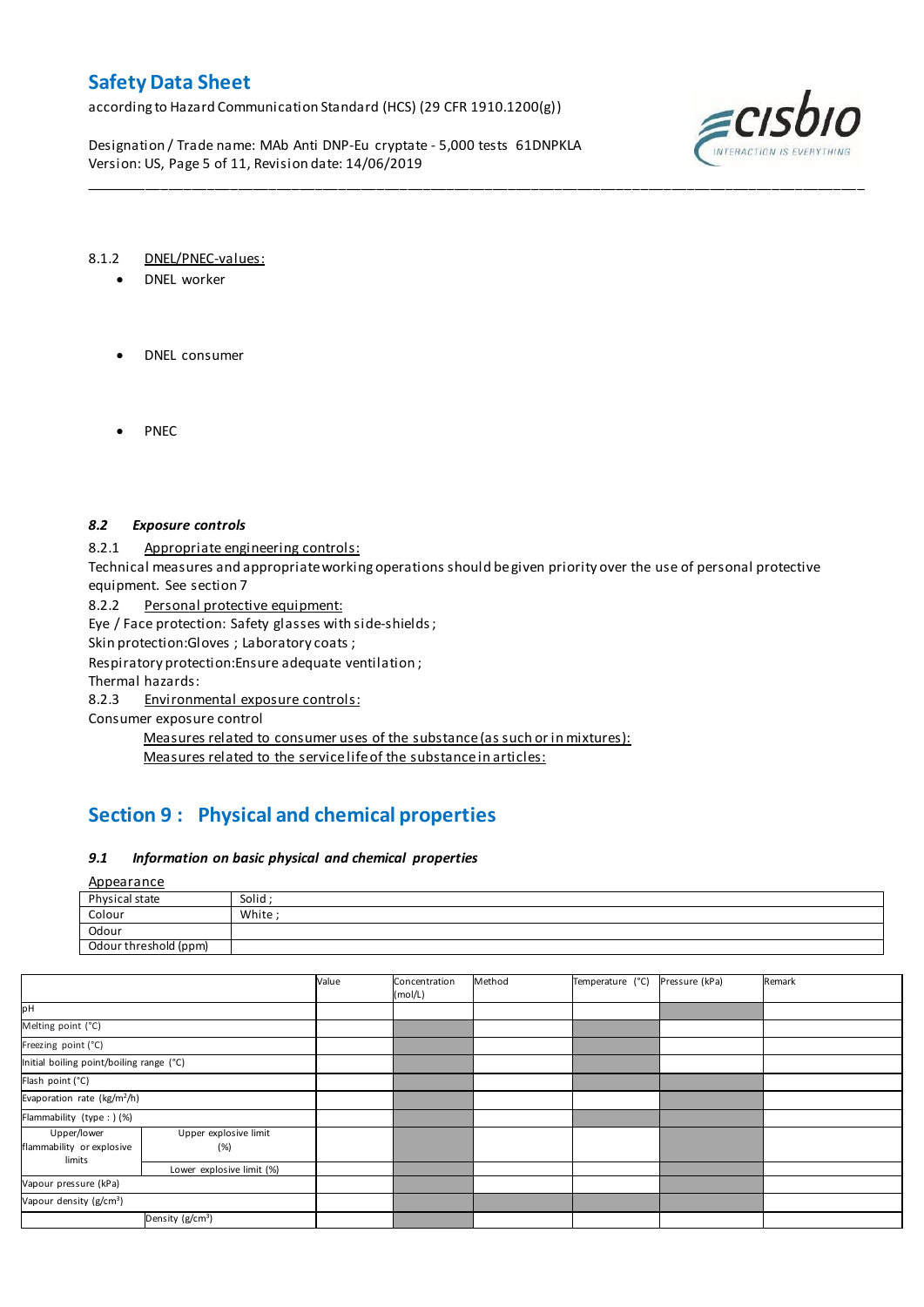according to Hazard Communication Standard (HCS) (29 CFR 1910.1200(g))

Designation / Trade name: MAb Anti DNP-Eu cryptate - 5,000 tests 61DNPKLA Version: US, Page 6 of 11, Revision date: 14/06/2019



| Densities                                                  | Relative density (g/cm <sup>3</sup> )     |  |  |  |
|------------------------------------------------------------|-------------------------------------------|--|--|--|
|                                                            | Bulk density (g/cm <sup>3</sup> )         |  |  |  |
|                                                            | Critical density (g/cm <sup>3</sup> )     |  |  |  |
| Solubility (Type: ) (g/L)                                  |                                           |  |  |  |
| Partition coefficient (log Pow)<br>n-octanol/water at pH : |                                           |  |  |  |
| Auto-ignition temperature (°C)                             |                                           |  |  |  |
| Decomposition energy : kJ                                  | Decomposition temperature (°C)            |  |  |  |
| Viscosity                                                  | Viscosity, dynamic (poiseuille)           |  |  |  |
|                                                            | Viscosity, cinematic (cm <sup>3</sup> /s) |  |  |  |
| Explosive properties                                       |                                           |  |  |  |
| Oxidising properties                                       |                                           |  |  |  |

### *9.2 Other information:*

No other relevant data available

# **Section 10 : Stability and reactivity**

### *10.1 Reactivity*

This material is considered to be non-reactive under normal use conditions. ;

### *10.2 Chemical stability*

- *10.3 Possibility of hazardous reactions*
- *10.4 Conditions to avoid:*

*10.5 Incompatible materials:*

### *10.6 Hazardous decomposition products:*

Does not decompose when used for intended uses. ; Thermal decomposition can lead to the escape of irritating gases and vapors. ;

## **Section 11 : Toxicological information**

Toxicokinetics, metabolism and distribution

### *11.1 Information on toxicological effects*

**Substances** 

**Acute toxicity**

Animal data: Acute oral toxicity:

Acute dermal toxicity: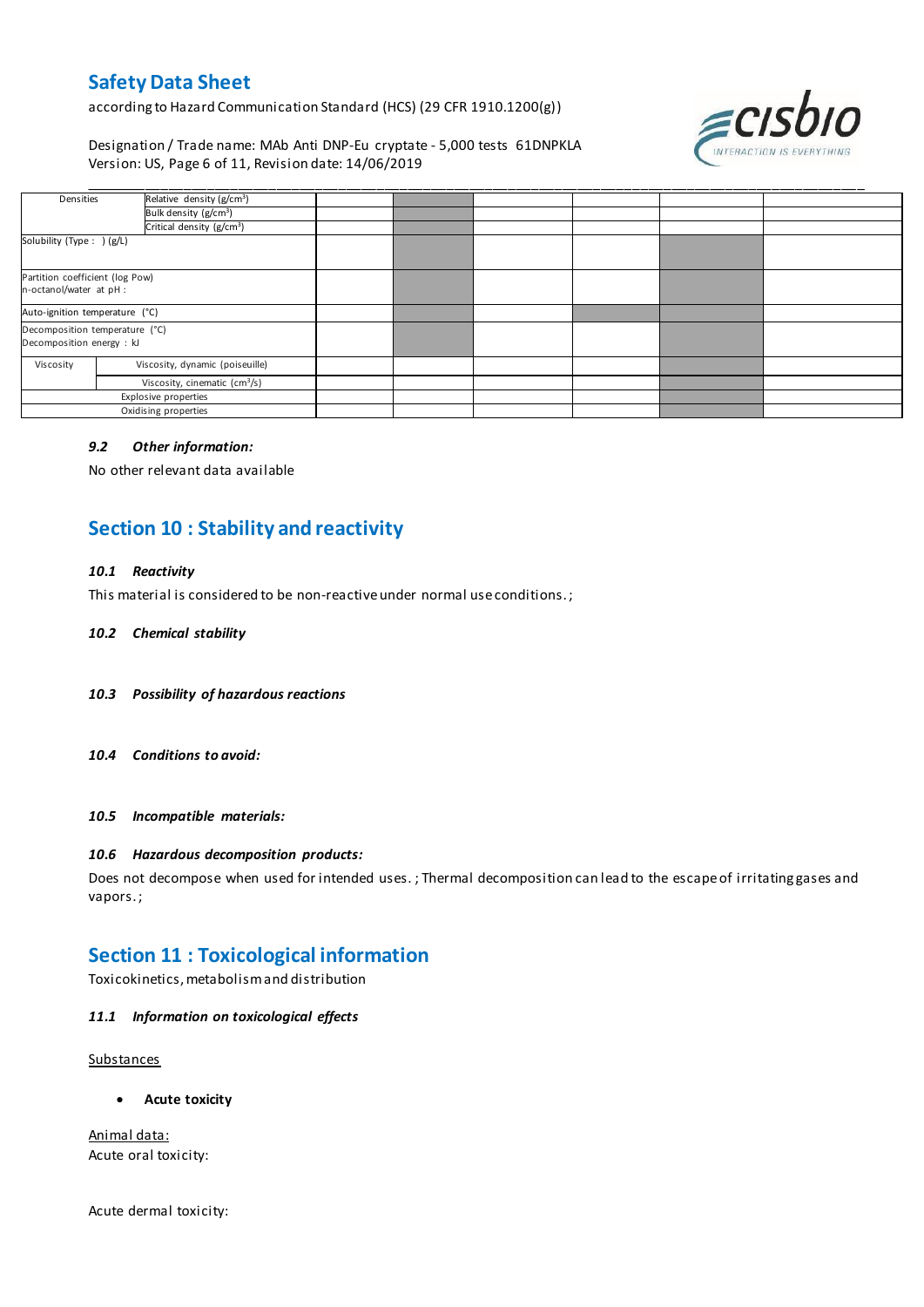according to Hazard Communication Standard (HCS) (29 CFR 1910.1200(g))

Designation / Trade name: MAb Anti DNP-Eu cryptate - 5,000 tests 61DNPKLA Version: US, Page 7 of 11, Revision date: 14/06/2019

\_\_\_\_\_\_\_\_\_\_\_\_\_\_\_\_\_\_\_\_\_\_\_\_\_\_\_\_\_\_\_\_\_\_\_\_\_\_\_\_\_\_\_\_\_\_\_\_\_\_\_\_\_\_\_\_\_\_\_\_\_\_\_\_\_\_\_\_\_\_\_\_\_\_\_\_\_\_\_\_\_\_\_\_\_\_\_\_\_\_\_\_\_\_\_\_\_\_\_\_\_



Acute inhalative toxicity:

Practical experience / human evidence: Assessment / Classification: General Remark:

**Skin corrosion/irritation**

Animal data:

In-vitro skin test method: In-vitro skin test result:

Assessment / Classification:

**Eye damage/irritation**

Animal data:

In vitro eye test method: In vitro eye test result: Assessment / Classification:

### C**MR effects (carcinogenity, mutagenicity and toxicity for reproduction)**

o Germ cell mutagenicity:

Animal data:

Assessment / Classification:

o Carcinogenicity

Practical experience / human evidence: Animal data:

Other information: Assessment / Classification:

o Reproductive toxicity

Practical experience / human evidence: Animal data:

Other information: Assessment / Classification:

Overall assessment on CMR properties:

- **Specific target organ toxicity (single exposure)**
	- o STOT SE 1 and 2

Animal data: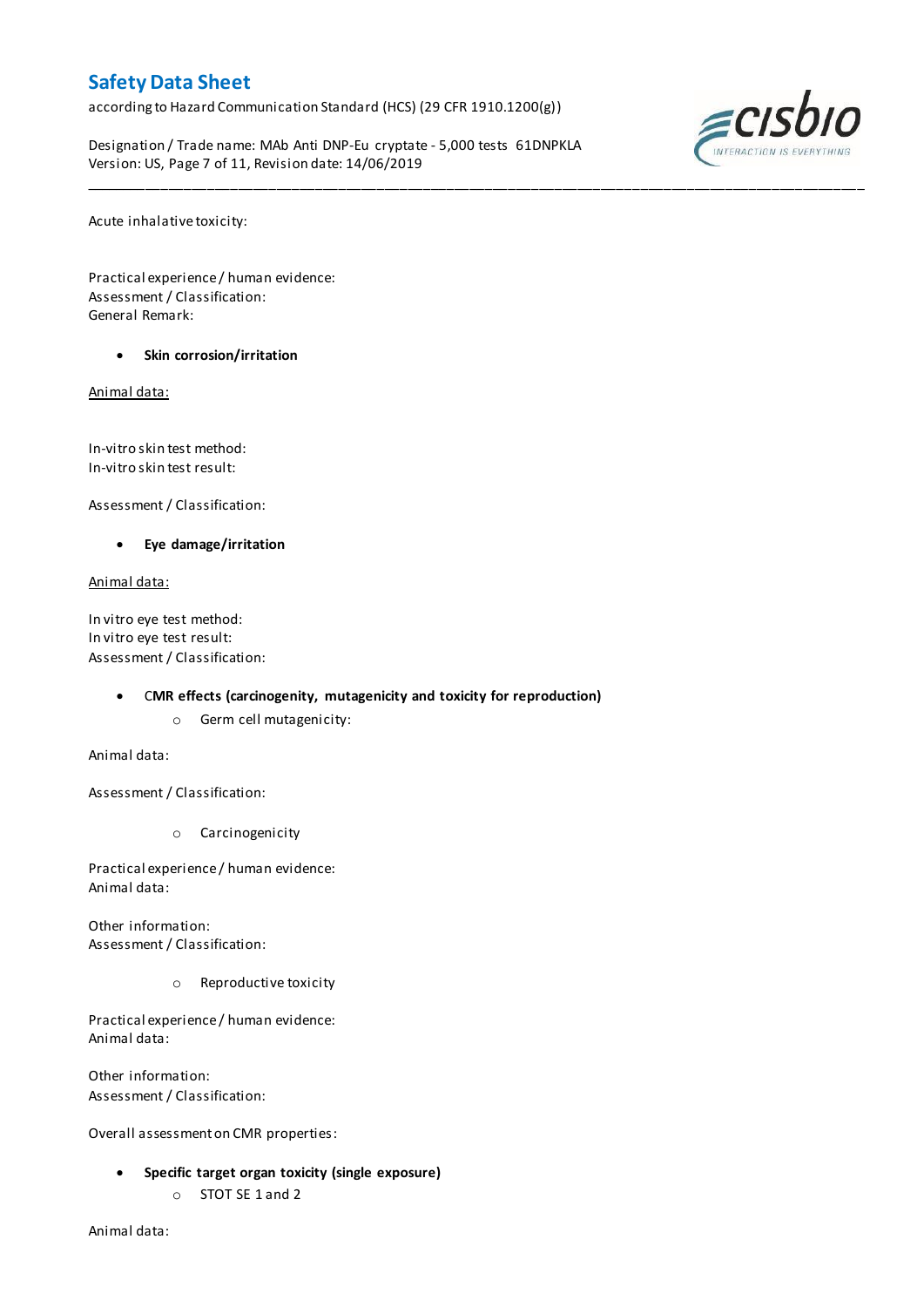according to Hazard Communication Standard (HCS) (29 CFR 1910.1200(g))

Designation / Trade name: MAb Anti DNP-Eu cryptate - 5,000 tests 61DNPKLA Version: US, Page 8 of 11, Revision date: 14/06/2019



Other information:

o STOT SE 3

Practical experience / human evidence:

Other information: Assessment / Classification:

### **Specific target organ toxicity (repeated exposure)**

Practical experience / human evidence: Animal data:

Assessment / Classification: Other information

**Aspiration hazard**

Practical experience / human evidence: Experimental data: viscosity data: see SECTION 9. Assessment / Classification: Remark:

11.1.1 Mixtures No toxicological information is available for the mixture itself

## **Section 12 : Ecological information**

In case that test data regarding one endpoint/differentiation exist for the mixture itself, the classification is carried out according to the substance criteria (excluding biodegradation and bioaccumulation). If no test data exist, the criteria for mixture classification has to be used (calculation method); in this case the toxicological data of the ingredients are s hown.

\_\_\_\_\_\_\_\_\_\_\_\_\_\_\_\_\_\_\_\_\_\_\_\_\_\_\_\_\_\_\_\_\_\_\_\_\_\_\_\_\_\_\_\_\_\_\_\_\_\_\_\_\_\_\_\_\_\_\_\_\_\_\_\_\_\_\_\_\_\_\_\_\_\_\_\_\_\_\_\_\_\_\_\_\_\_\_\_\_\_\_\_\_\_\_\_\_\_\_\_\_

### *12.1 Aquatic toxicity:*

Acute (short-term) fish toxicity

Chronic (long-term) fish toxicity

Acute (short-term) toxicity to crustacea

Chronic (long-term) toxicity to crustacea

Acute (short-term) toxicity to algae and cyanobacteria

Toxicity to microorganisms and other aquatic plants / organisms

Assessment / Classification:

*12.2 Persistence and degradability* Biodegradation: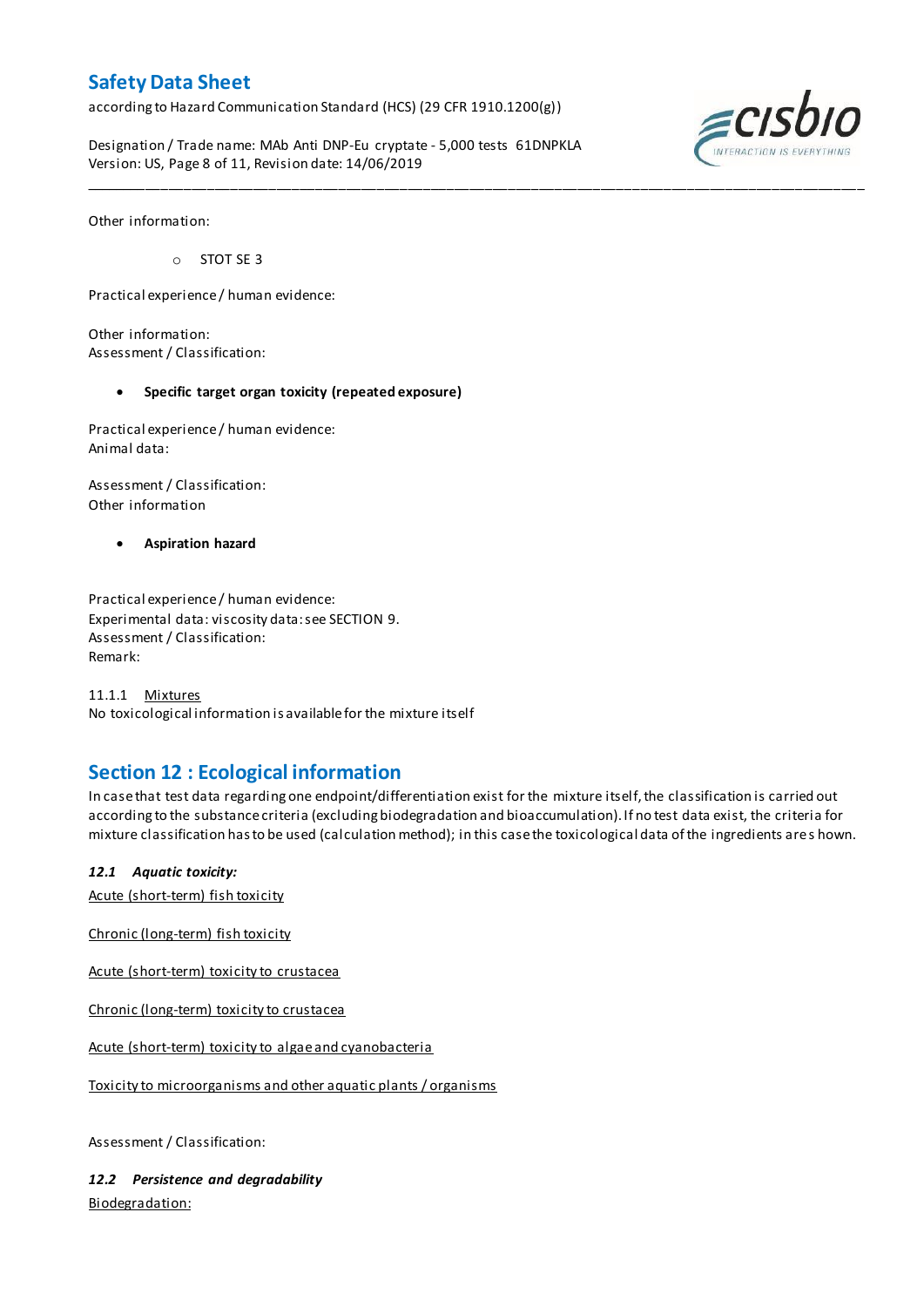according to Hazard Communication Standard (HCS) (29 CFR 1910.1200(g))

Designation / Trade name: MAb Anti DNP-Eu cryptate - 5,000 tests 61DNPKLA Version: US, Page 9 of 11, Revision date: 14/06/2019

\_\_\_\_\_\_\_\_\_\_\_\_\_\_\_\_\_\_\_\_\_\_\_\_\_\_\_\_\_\_\_\_\_\_\_\_\_\_\_\_\_\_\_\_\_\_\_\_\_\_\_\_\_\_\_\_\_\_\_\_\_\_\_\_\_\_\_\_\_\_\_\_\_\_\_\_\_\_\_\_\_\_\_\_\_\_\_\_\_\_\_\_\_\_\_\_\_\_\_\_\_



Abiotic Degradation:

Assessment / Classification:

### *12.3 Bioaccumulative potential*

Bioconcentration factor (BCF):

*12.4 Mobility in soil*

*12.5 Results of PBT and vPvB assessment*

### *12.6 Other adverse effects:*

Additional ecotoxicological information:

## **Section 13 : Disposal considerations**

### *13.1 Waste treatment methods*

Waste treatment options: Dispose of waste according to applicable legislation. ;

Other disposal recommendations: Additional information:

# **Section 14 : Transport information**

ADR/RID/AND/IMDG/IATA

| UN No.                     |  |
|----------------------------|--|
| UN Proper shipping name    |  |
| Transport hazard class(es) |  |
| Hazard label(s)            |  |
|                            |  |
| Packing group              |  |

### *Transport in bulk according to Annex II of MARPOL 73/78 and the IBC Code*

| Land transport (ADR/RID)                                             |                                                  |  |  |  |
|----------------------------------------------------------------------|--------------------------------------------------|--|--|--|
| Classification code ADR:                                             | Special Provisions for ADR/RID:                  |  |  |  |
| Limited quantities for ADR/RID:                                      | Excepted Quantities for ADR/RID:                 |  |  |  |
| Packing Instructions for ADR/RID:                                    |                                                  |  |  |  |
| Special packing provisions for ADR/RID:                              |                                                  |  |  |  |
| Mixed packing provisions:                                            | Portable tanks and bulk containers Instructions: |  |  |  |
| Portable tanks and bulk containers Special Provisions:               |                                                  |  |  |  |
| <b>ADR Tank Code:</b>                                                | ADR Tank special provisions:                     |  |  |  |
| Vehicle for tank carriage:                                           | Special provisions for carriage Packages:        |  |  |  |
| Special provisions for carriage Bulk:                                |                                                  |  |  |  |
| Special provisions for carriage for loading, unloading and handling: |                                                  |  |  |  |
| Special Provisions for carriage Operation:                           |                                                  |  |  |  |
| Hazard identification No:                                            | Transport category (Tunnel restriction code):    |  |  |  |
|                                                                      |                                                  |  |  |  |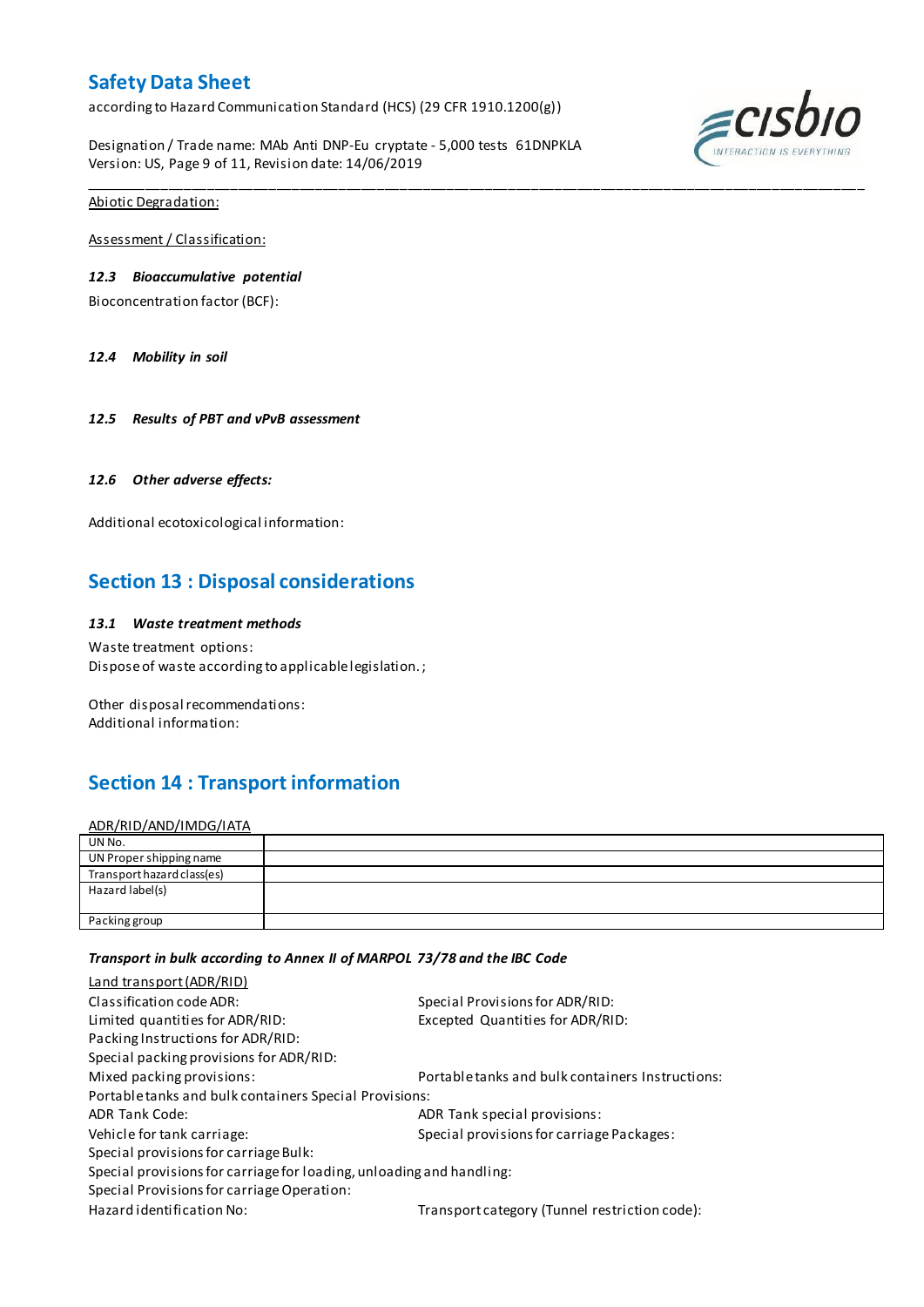according to Hazard Communication Standard (HCS) (29 CFR 1910.1200(g))

Designation / Trade name: MAb Anti DNP-Eu cryptate - 5,000 tests 61DNPKLA Version: US, Page 10 of 11, Revision date: 14/06/2019



## Sea transport (IMDG)

Packing provisions for IMDG: Limited quantities for IMDG: Packing instructions for IMDG: IBC Instructions: IBC Provisions: IMO tank instructions: Properties and observations:

Marine Pollutant: Subsidiary risk(s) for IMDG: Tanks and bulk Provisions: EmS : Stowage and segregation for IMDG:

\_\_\_\_\_\_\_\_\_\_\_\_\_\_\_\_\_\_\_\_\_\_\_\_\_\_\_\_\_\_\_\_\_\_\_\_\_\_\_\_\_\_\_\_\_\_\_\_\_\_\_\_\_\_\_\_\_\_\_\_\_\_\_\_\_\_\_\_\_\_\_\_\_\_\_\_\_\_\_\_\_\_\_\_\_\_\_\_\_\_\_\_\_\_\_\_\_\_\_\_\_

## Inland waterway transport (ADN) Classification Code ADN: Special Provisions ADN: Limited quantities ADN: Excepted quantities ADN: Carriage permitted: Equipment required: Provisions concerning loading and unloading: Provisions concerning carriage: Number of blue cones/lights: Remark:

## Air transport (ICAO-TI / IATA-DGR) Subsidiary risk for IATA: Excepted quantity for IATA: Passenger and Cargo Aircraft Limited Quantities Packing Instructions: Passenger and Cargo Aircraft Limited Quantities Maximal Net Quantity : Passenger and Cargo Aircraft Packaging Instructions : Passenger and Cargo Aircraft Maximal Net Quantity : Cargo Aircraft only Packaging Instructions : Cargo Aircraft only Maximal Net Quantity : ERG code: Special Provisions for IATA:

# **Section 15 : Regulatory information**

## *15.1 Safety, health and environmental regulations/legislation specific for the substance or mixture*

## *15.2 Chemical Safety Assessment:*

For the following substances of this mixture a chemical safety assessment has been carried out :

# **Section 16 : Other information**

### *16.1 Indication of changes*

Date of the previous version:03/05/2019 Modifications:

- *16.2 Abbreviations and acronyms:*
- *16.3 Key literature references and sources for data*
- *16.4 Classification for mixtures and used evaluation method according to Hazard Communication Standard (HCS) (29 CFR 1910.1200(g):*

See SECTION 2.1 (classification).

*16.5 Relevant R-, H- and EUH-phrases (number and full text):*